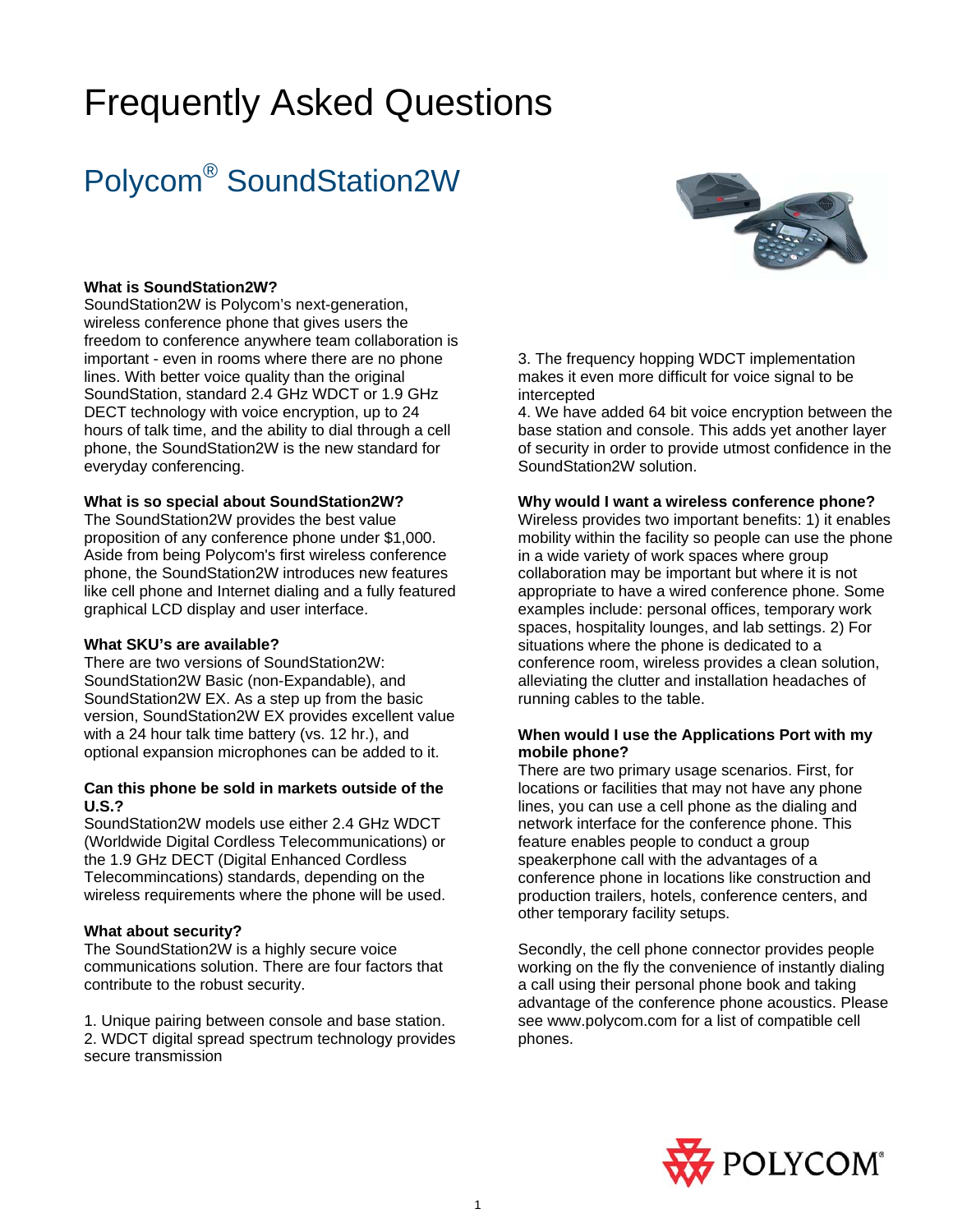## **How do I use the Applications Port to make calls over the Internet?**

The computer calling cable (included with the SoundStation2W EX, optional on other models) allows you to connect your conference phone to your computer through the Applications Port. This allows you to hold productive conference calls using Internet phone services.

## **How does the SoundStation2W audio quality compare to the other Polycom conferencing units? Do you get the same voice quality even though its wireless?**

Like all the SoundStation units, the SoundStation2W provides excellent two way simultaneous conversation flow with Polycom's industry leading full duplex Acoustic Clarity Technology. In terms of room coverage and loudness, the SoundStation2W is on par with SoundStation2. The SoundStation VTX 1000™ has even greater room coverage capabilities as well as unparalleled 7 kHz wideband voice quality capabilities. Wireless operation does not degrade voice quality compared to other Polycom conference phones when used in similar environments.

#### **What is the maximum room size and maximum number of participants SoundStation2W can effectively handle?**

SoundStation2W can handle a medium size conference room and can effectively cover people seated around the table up to 10 feet away from the phone. With the EX mics, the phone can extend to cover a larger room with a single row of overflow seating around the table.

#### **How does the SoundStation2W compare to other wireless conference phones?**

The SoundStation2W is superior to other products on the market in six key areas:

- 1. Voice quality and room coverage
- 2. Wireless talk time
- 3. Security
- 4. Ease of use and user interface
- 5. Cell phone connectivity
- 6. Software upgradeability

The SoundStation2W is the world's only product to combine this range of valuable features in an affordable everyday conference phone.

#### **What is the wireless technology? How does it work?**

SoundStation2W™ comes in three different formats. The product uses either 2.4 GHz WDCT (Worldwide Digital Cordless Telecommunications) or 1.9 GHz DECT (Digital Enhanced Cordless Telecommunications) standard technology. DECT 6.0 is the preferred standard for North America. WDCT is used in South America, and China, while DECT is used in Europe, parts of Asia, and Australia. WDCT and DECT are Digital Spread Spectrum protocols which are reliable, secure, and support excellent voice quality and a wide range of dialing features. Digital Spread Spectrum has been used by the military for many years because there is a low probability of signal interception and interference.

DSS technology breaks the voice stream into small fragments and spreads them over a wide range of frequencies for transmission to a receiver. Only the receiver that is uniquely registered to the transmitter will be able to reassemble the signal to deliver the voice stream. The SoundStation2W console and base station act as both transmitters and receivers. The console and base station pair are uniquely matched to each other. The console will only reassemble the signal sent from its matching base station and vice versa. Accordingly, the console will operate within 150 feet of its matched base station – not within 150 feet of any base station. The one to one pairing of console and base stations ensures secure voice signal transmission.

The SoundStation2W implements DSS using frequency hopping encoding. Frequency hopping transmits the audio signal fragments over rapidly switching frequencies in the 2.4 GHz and 1.9 GHz bands. Frequency hopping enables the SoundStation2W to automatically detect and avoid sources of potential interference such as other SoundStation2W phones or 802.11x WLAN clients.

#### **What is the warranty for SoundStation2W?**

Standard warranty is 12 months in which the customer returns the defective unit to a Polycom factory for repair or replacement, and the unit is returned to the customer within 30 days.



©2010 Polycom, Inc. All rights reserved. Polycom and the Polycom logo design are registered trademarks of Polycom, Inc. All other trademarks are the property of their respective owners. Information is subject to change without notice.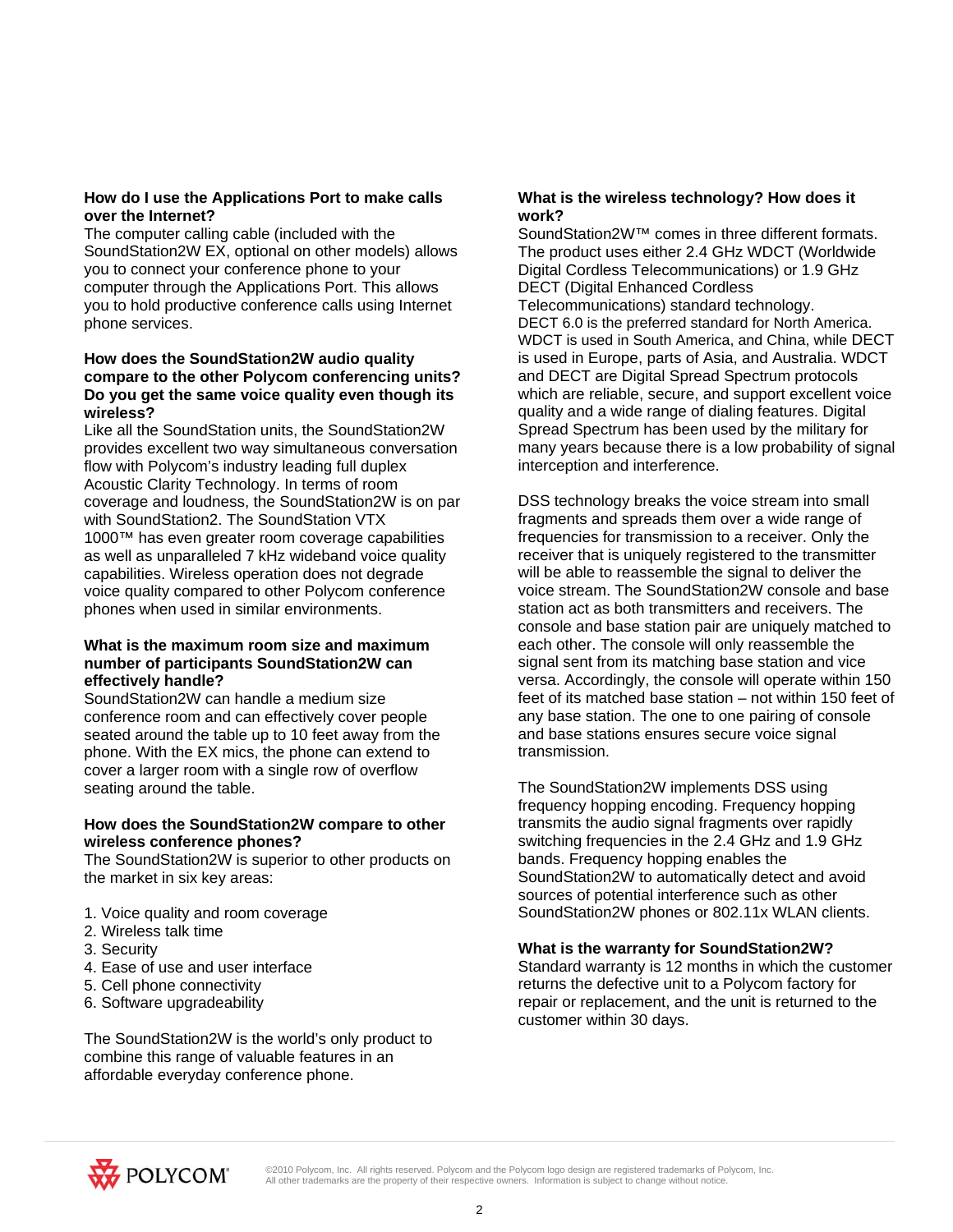## **What Support Services are available on SoundStation2W?**

Premier Service offerings are available. Premier Service Offerings include: advance parts replacement/repair shipped for next business day delivery (Customs delays may affect actual delivery time in some regions), telephone technical support, and software upgrades.

## **What do I need to set it up? Are there special requirements?**

The SoundStation2W ships with everything you'll need to enjoy the benefits of wireless conferencing. Installation is easy – much like a cordless phone. The Base Station plugs into a standard Analog phone jack and power outlet. The console automatically registers to the base station once the battery is inserted or power is applied. The phone is now ready for use. There is no configuration required.

## **Does the SoundStation2W run over an 802.11 wireless network?**

No, the SoundStation2W operates completely independent of WLAN's, or the data network. However, the SoundStation2W, is likely a great fit for any organization that has deployed or is considering deploying a WLAN. The radio is tuned to ensure that it will not pose interference issues with 802.11 communications.

## **What about interference with 802.11 wireless data networks?**

Under ordinary conditions, you should be able to have a high quality voice conversation using the SoundStation2W and use an 802.11 client application side by side without any interruptions. The WDCT frequency hopping implementation enables the SoundStation2W to detect and avoid channels in the 2.4 GHz band where there is WLAN or 802.11 activity.

#### **If I buy the SoundStation2W for an analog connection (circuit switch) today, how do I upgrade to IP? Can I use the SoundStation2W in a VoIP environment?**

Many IP PBX manufacturers, such as Avaya and Cisco, provide Analog Terminal Adapters (ATA) for use with PC modems and fax machines (which use analog line connections). You will need to use the manufacturers' ATA to connect your current SoundStation2W base station to the IP PBX. Polycom does not provide ATAs for IP PBX manufacturers as

many of today's IP PBX manufacturers use proprietary IP protocols to communicate with their telephones, similar to current enterprise PBX solutions.

## **Will all the features work on an IP network if I use an ATA?**

Yes.

## **Does SoundStation2W work with my digital PBX?**

SoundStation2W is a circuit switched (analog) conference phone and the base station can be attached to a digital PBX (enterprise phone system) via an analog connection from a PBX analog line card, and will operate to its full capabilities. No PBX-specific digital versions of SoundStation2W are planned in the foreseeable future.

#### **Can I attach SoundStation2W Base Station to my digital PBX using an analog adapter?**  Yes.

## **Is there a battery? How do you recharge it? How long does it last?**

Yes the SoundStation2W ships with a rechargeable Lithium-Ion two cell (12-hour talk time) or four cell (24 hour talk time) battery pack. Recharging the battery is similar to recharging a notebook PC. You leave the battery in the phone and plug the charger directly into the side of the phone. You can continue your conversation while the phone is charging, or unplug the charger without any interruption once the battery is charged. The SoundStation2W is designed to accept either battery pack. Both batteries are available as accessories. Based on normal usage conditions, the batteries will last 12-18 months. Replacement batteries can be purchased through any Polycom reseller.

## **How do I know how much talk time I have left?**

The LCD on the console has a continuous battery power icon that indicates remaining talk time. The phone is designed to send audible and visual alerts when the power is running low.

## **What do I do if the battery runs low during a call?**

With the portable charger, you can simply plug the power cable into the phone during the call and continue the conversation without any interruption.



©2010 Polycom, Inc. All rights reserved. Polycom and the Polycom logo design are registered trademarks of Polycom, Inc. All other trademarks are the property of their respective owners. Information is subject to change without notice.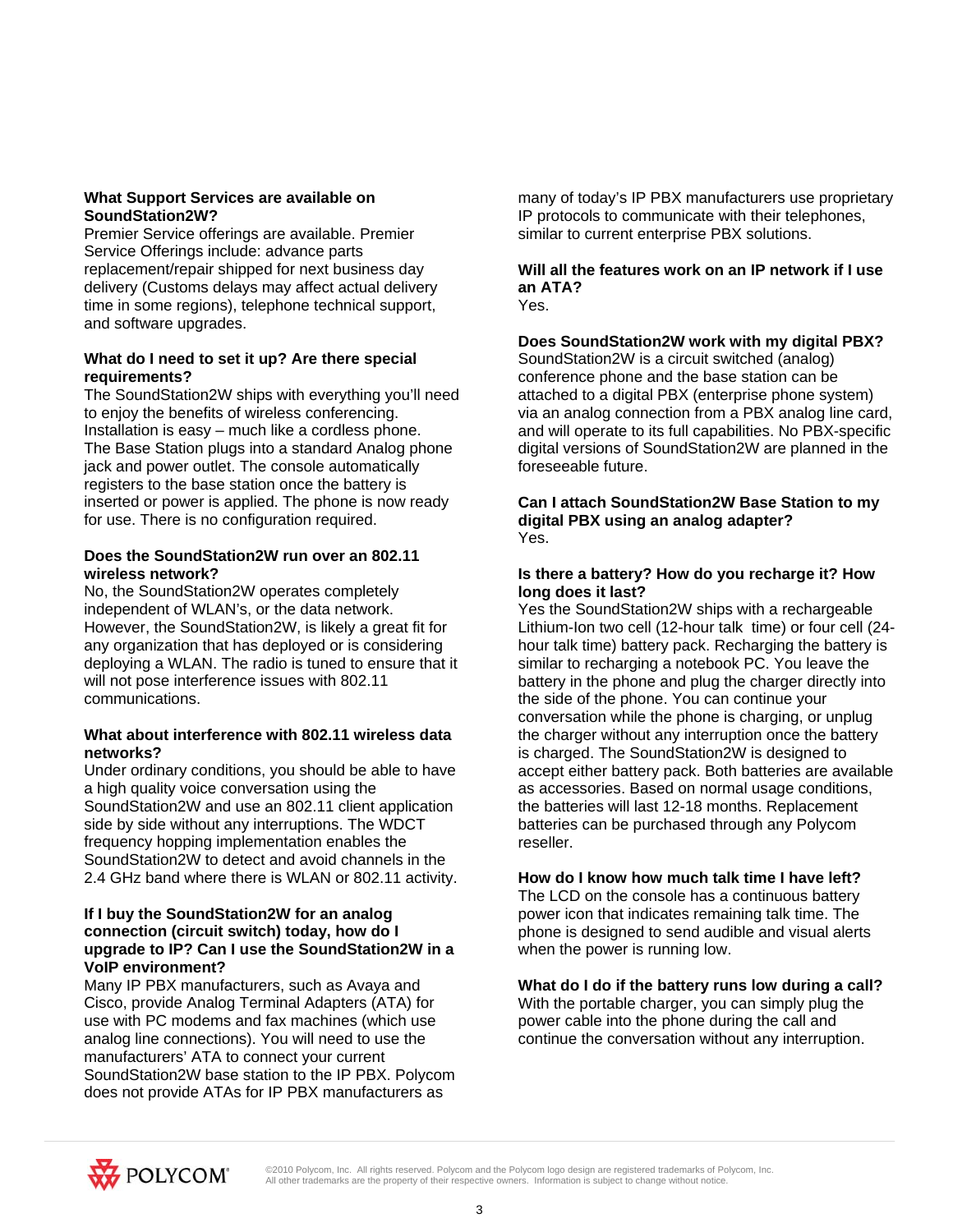## **Why would I buy the 24 hour talk time accessory battery?**

Based on our estimates of normal usage, the 24 hour talk time battery will provide over 1 week of continuous wireless operation without the need to recharge. This dramatically simplifies managing wireless deployment in your organization.

## **Why isn't the battery providing the specified amount of talk time?**

Li-Ion batteries usually require 3-4 charge and full discharge cycles, in order to perform to their peak capacity. During the first few cycles, talk time could be 20-25% lower. After cycling the battery several times, it will provide the specified talk and standby time.

## **What do you do to replace the battery?**

There is an easily accessible battery compartment on the bottom of the phone. No tools are required to remove and replace the battery.

## **How does the Applications Port work using a mobile phone?**

The connector is a four foot cable that links the console to the headset jack of a cell phone. The plug is a standard 2.5mm headset connector. Once the two phones are connected the console acts as a speakerphone for the cell phone. Dial the call using the cell phone interface and speak hands free through the SoundStation2W console. You can transfer back and forth between speakerphone mode and normal cell phone mode by unplugging the headset connector. The phone call transmission takes place through the cell network in this case rather than the landline. Accordingly, this feature has powerful benefits in environments where there are no landlines available. The only requirement is that the base station is plugged into AC power and is registered to the console.

## **Does the cell phone connector cable work with all cell phones?**

Yes, the cable will work with all cell phones. However, some cell phones may require a headset plug adapter to accept the 2.5mm plug. The adapters are the same as used in universal hands-free kits for cell phones and are widely available. Please visit

www.polycom.com for a list of compatible cell phones.

#### **Is the voice quality the same everywhere you use the phone? The same over a cell phone vs. landline?**

When using the SoundStation2W in conjunction with a cell phone, performance may be affected by quality of the cell phone connection. However, the SoundStation2W will still enable simultaneous two way conversation (full duplex). In addition, you may experience some variations in the SoundStation2W full duplex quality if using the phone in very large open spaces.

#### **How does the Applications Port connect to my computer for Internet phone calls?**

The Applications Port uses the computer calling cable (included with the SoundStation2W EX, optional on other models) to connect to the headphone/line-out and microphone/line-in ports on the computer. To use it, simply select the IP Mode option on the phone, and initiate the call over the Internet. The call is now using the SoundStation2W speaker and microphones, providing the same great audio quality and room coverage you always get with the SoundStation2W.

## **Is there a base station for every console or do multiple phones work with the same base?**

Yes, there is a unique base station for each console. Only one console will work off of any given base station. Other features such as the console locating button on the base station, and the ability to program the console UI with a "home" location facilitate keeping track of console-base station pairs.

#### **Are the EX microphones wireless as well?**

No, at this time the EX microphones are wired.

#### **Can I use my SoundStation2W EX Microphones with other Polycom conference phone EX microphones and vice versa?**

No. The SoundStation2W extension microphones are designed specifically for low power consumption for the SoundStation2W EX and will not work with any other Polycom voice product.